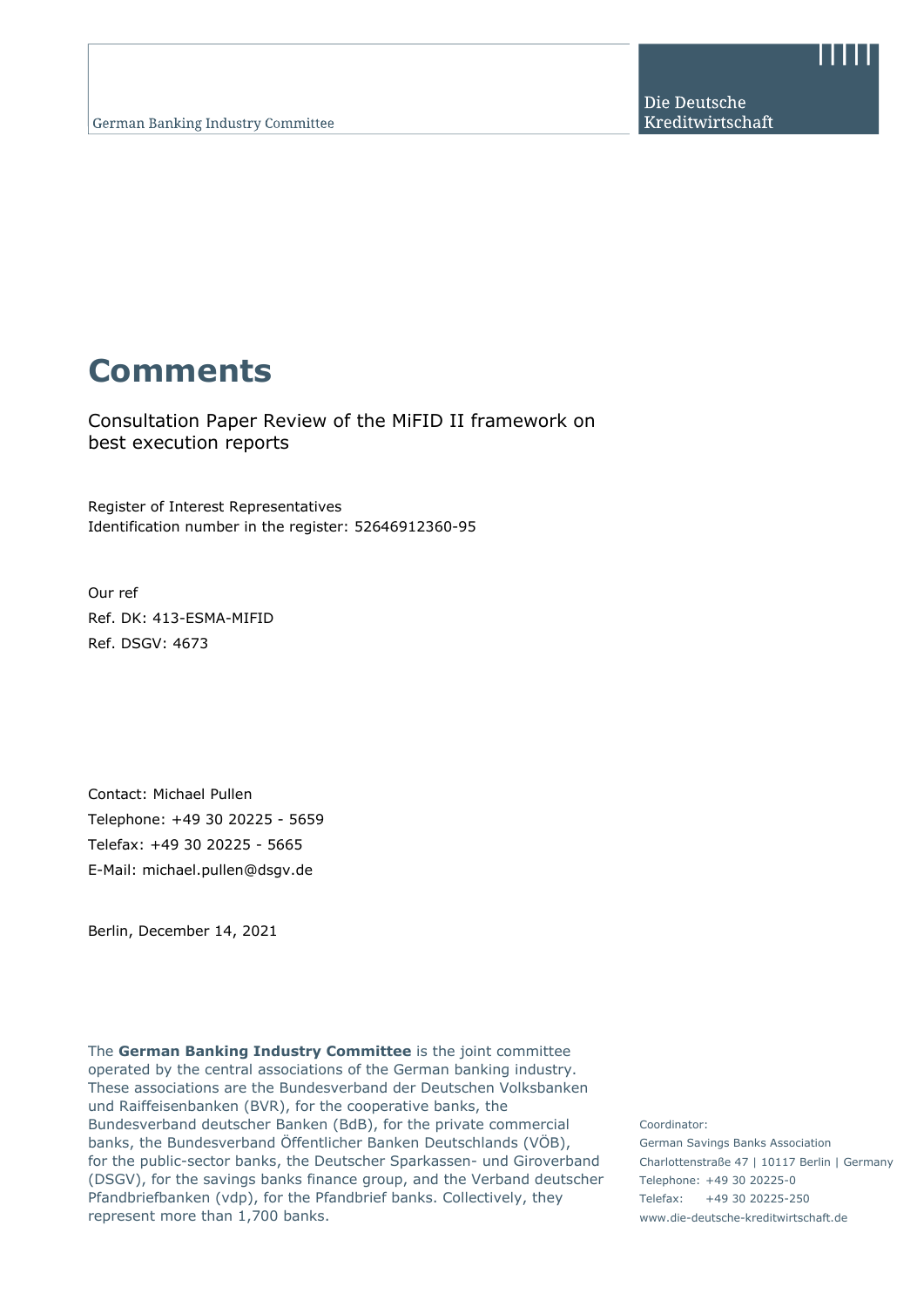Page 2 of 5 Comments **Consultation Paper Review of the MiFID II framework on best execution reports dated December 14, 2021** 

#### **3 Annexes**

**3.1 Annex I** 

#### **Summary of questions**

#### **Q1: Do you agree with the proposed scope in terms of execution venues for the reporting under a possible new RTS 27?**

We understand that the crucial question for RTS 27 reports is if these reports should be re-instated. Based on the evidence we have with these reports so far, we do not think that they provide meaningful information which justifies the efforts in producing these reports. Neither have these reports been widely used by prospective recipients so far (measured by observed page views) nor are they helpful for investment firm's own decisions to determine suitable best execution venues. We do not expect that the proposed modifications of RTS 27 reports would change that.

In this context, we very much welcome the fact that the EU-COM has proposed a deletion of Art. 27 (3) [RTS 27] as part of the Capital Markets Union package.

In case the RTS 27 reports would be re-instated in spite of the obvious questions regarding their usefulness, we propose that in addition to the deletion of market makers from the list of execution venues that are required to report under RTS 27, the "other liquidity provider" should be deleted. The latter is not involved in quotation to a significant extent. In addition, there still remain difficulties with definition of the "other liquidity provider" – regardless of guidance provided by ESMA in its Q&A 18 in the "Best execution" section of the "MiFID II and MiFIR investor protection and intermediaries topics".

Apparently, best ex reporting for other liquidity provider seems to be mainly relevant for CFDs (page 14, section 34). Therefore, as a fallback, only "other liquidity providers" providing liquidity in CSDs should be subject to the best execution reporting requirements.

We do not agree that reports shall be published via a planned EU Single Access Point (ESAP) according to Article 5 (3) of RTS 27 (new). This is an additional administrative burden which is not in proportion to the questionable benefit the report has for the recipients.

**Q2: Do you agree with the proposed level of granularity by types of financial instruments instead of individual financial instruments under a new potential reporting regime? In particular, do you agree with the two proposed categories concerning shares (i.e., shares considered to have a liquid market and shares not considered to have a liquid market)? If not, please state the reasons for your answer and clarify what alternative categorisations you would propose in order to have a meaningful level of granularity for a new reporting regime.** 

Yes. It makes sense to limit the best execution reporting requirements with regard to

- Equity instruments whether the instruments are considered to have a liquid market or not and to classify them according to the asset classes defined in RTS 2 (delegated regulation 2017/587) and
- Non-equity instruments to liquid instruments and to cluster according to the asset classes set forth in RTS 2 (delegated regulation 2017/583). In addition, the amendment contemplated for Art. 27(3) of the MiFID is consistent since the new approach no longer refers to a specific financial instruments but rather to an asset class.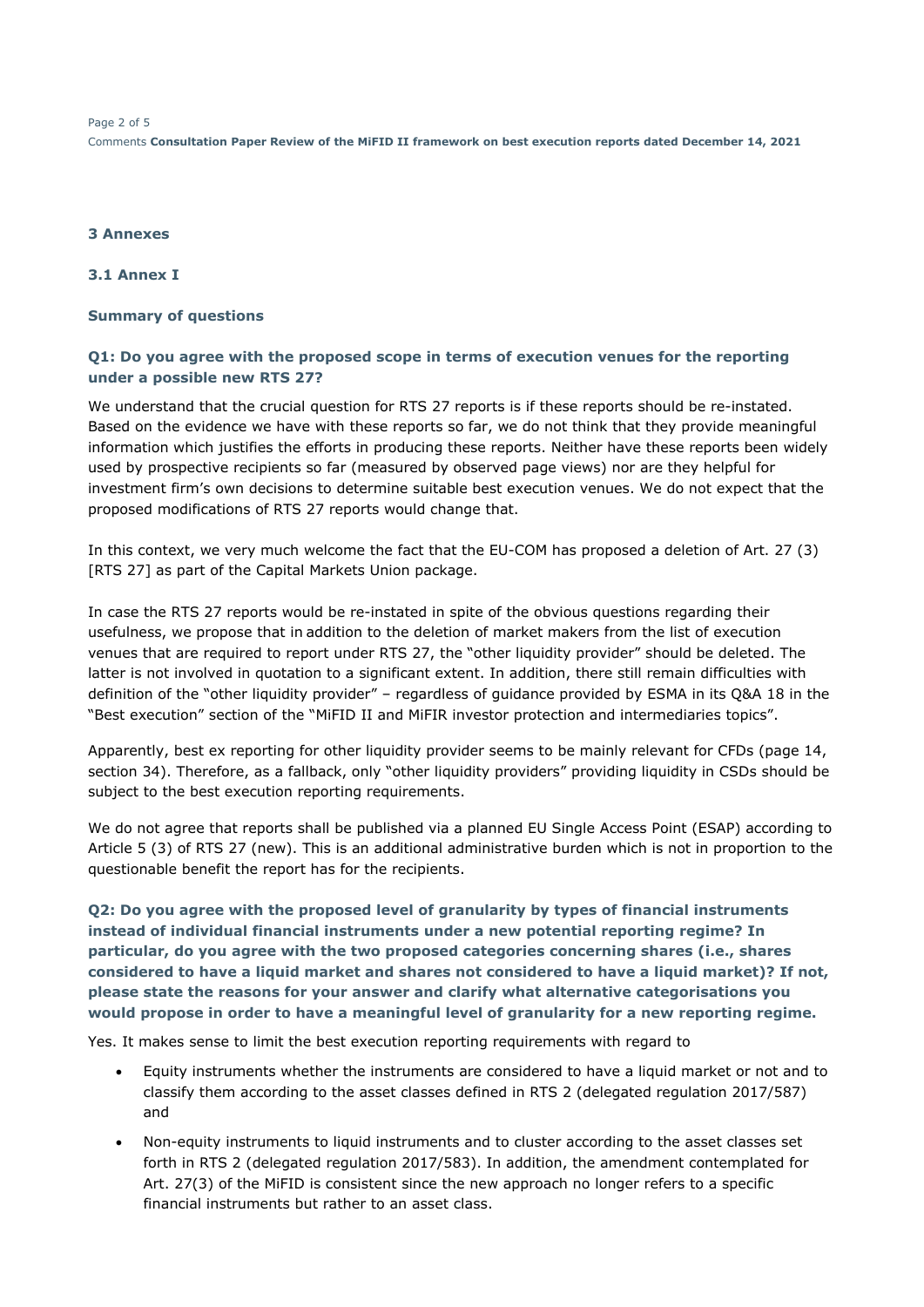#### **Q3: Do you agree with the proposed metrics to report the execution quality obtained by execution venues?**

We take a very critical view of the changes proposed in this section. It almost seems as if the market should be thinned out by raising the requirements for best ex reporting unnecessarily. Many of the requirements cannot be met by systematic internalisers, which will lead – in consequence – to their exclusion from the market. Overall, the complexity of the requirements and necessary corresponding implementation efforts (apart from the fact that in some cases implementation is factually impossible) are disproportionate to the benefits for the market.

We oppose the introduction of a so-called "median transaction". So far, the necessary data in order to easily determine the parameters of such a "median transaction" is not stored in the corresponding systems of the institutions. In addition, as regards equity instruments traded on a trading venue, there may be such a thing as a median transaction, the publication of which could lead to a knowledge gain for the market. However with regard to non-equity instruments, such publication of data would be much more complex and, in the context of derivatives outright meaningless. As a result, the institutions would have a very high cost for no or little gain in knowledge for the market.

With regard to costs, we would like to note that these vary per customer group. This stresses the point that there is no "median transaction" that provides meaningful information for all market participants. In addition, retail clients receive a cost statement in the PRIIPs KID; for wholesale clients, the cost statement was in many cases abolished in the MiFID Quick Fix for good reason. It is therefore neither necessary nor in line with recent developments to provide cost information via best ex reporting.

As already said, a calculated median is not very meaningful for an individual customer. This is also of no help to an asset manager, who needs to know the individual price available to him and not average data. In addition, we would like to point out to ESMA that systematic internalisers cannot be equated with trading venues such as regulated markets, MTFs or OTFs. Systematic internalisers – unlike trading venues – have different client groups, for each of which different conditions apply.

With regard to the bid-offer spread, it must be taken into account that this changes de facto every second with regard to systematic internalisers. Recording of the bid-offer spread it is technically hardly feasible and implies a disproportionate effort: every second there is a new price with a new bid-offer spread and therefrom, the average is to be calculated. In addition, customers are generally only interested in "their" relevant side, not the bid-offer spread.

With regard to "further information on costs", we would like to point out that this is not feasible for derivatives. Corresponding statements are only possible with regard to bonds and equity instruments. However, the disclosure of costs in the best execution reporting contradicts the facilitations recently made in the MiFID Quick Fix.

Also the calculation of the speed of execution for a median monetary transaction size is not feasible for systematic internalisers.

However, if the market should be thinned out deliberately, this would certainly be an appropriate method. As a result, many systematic internalisers will (have to) withdraw from the market, leaving clients with no choice. In fact, systematic internalisers will be driven out of the market.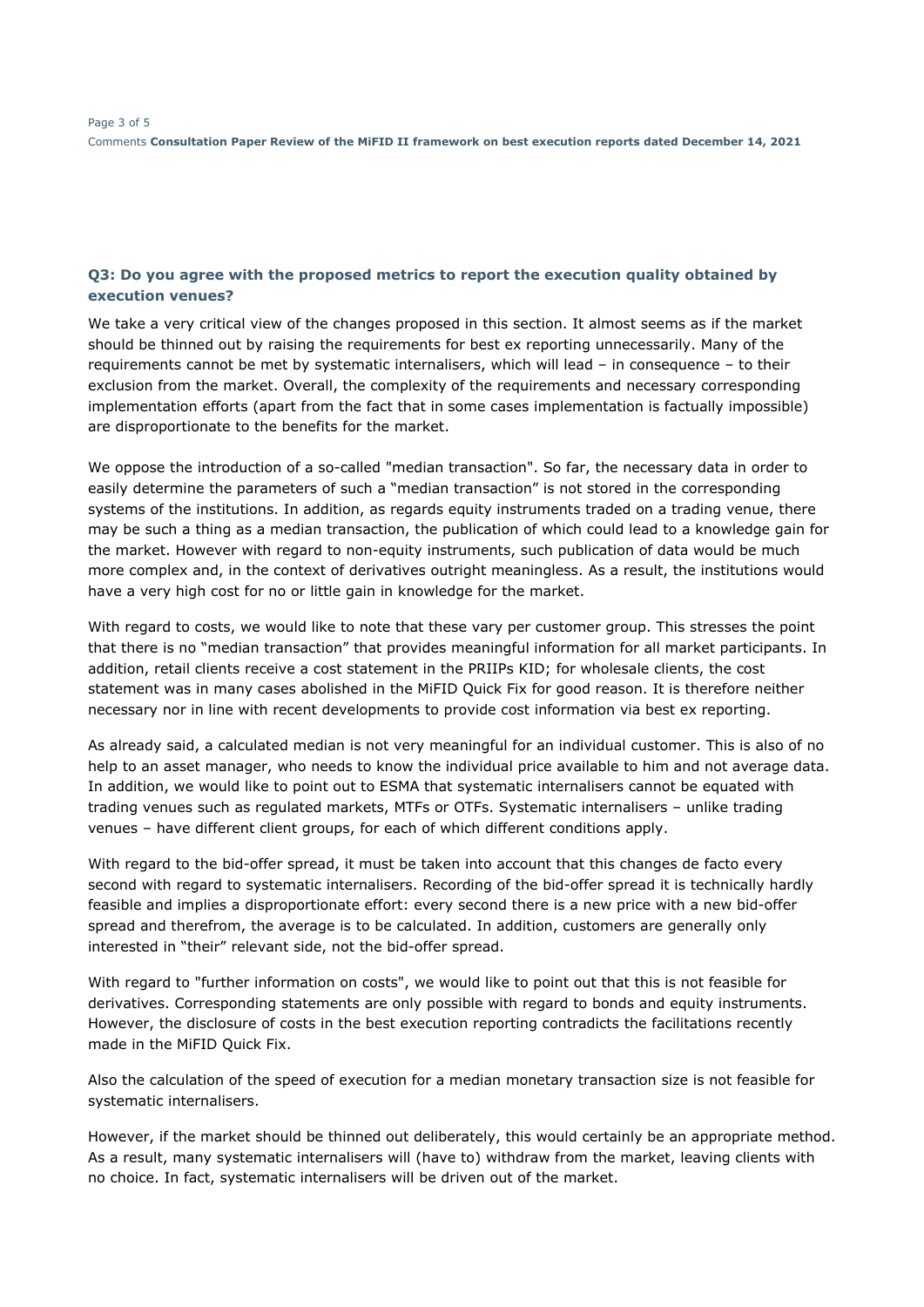## **Q4: Have you observed good or bad practices of reporting by execution venues under the current RTS 27 that can be relevant for the elaboration of proposals to enhance access and user-friendliness of this information? Please provide specific examples if possible.**

Already the deadline of three months is currently not feasible. Then – especially with the envisaged changes – a one-month deadline is cannot be complied with.

Not as good or bad practice but as general remark we would like to point out that different handlings of the previous requirements by different trading venues due to various market models had made comparability in detail and thus the possibilities of use very difficult.

## **Q5:Have you observed good or bad practices of reporting by investment firms under the current RTS 28 that can be relevant for the elaboration of proposals to enhance access and user-friendliness of this information? Please provide specific examples if possible.**

./.

**Q6: Do you agree with the classification for reporting proposed in Annex I of the possible new RTS 28, especially with regard to the suggested methodology for the reporting on equity instruments? If not, what alternative categorisations would you propose?** 

./.

ł

### **Q7: Do you agree with the proposals for a possible review of RTS 28?**

We understand that the crucial question for RTS 28 reports is if this requirement should be maintained. Based on the evidence we have with these reports so far, we do not think that they provide meaningful information which justifies the efforts in producing these reports. We could not observe any significant use by customers and therefore consider the market relevance of the reports very low<sup>1</sup>. Relevance of the RTS 28 reports is apparently for regulatory purposes only. We do not think that modifications to the RTS 28 reports will significantly change this outcome. Therefore the RTS 28 reports should be abolished. As the UK (FCA) will delete RTS 27/28 (https://www.fca.org.uk/publication/policy/ps21-20.pdf), we believe that there will be a serious competitive disadvantage for EU institutions if this obligation is maintained.

In case the RTS 28 report requirement would be maintained, we agree that the obligation to list the percentage of aggressive and passive orders should be deleted. With regard to the extended disclosure requirements for PFOF, however, we see only very limited informative value for an individual customer. We also welcome that the liquidity bands would not have to be reported any more since we did not see that this information was useful for potential recipients of the report.

### **Q8: Do you agree with the cost benefit analysis as it has been described in Annex II?**

We strongly object to the cost benefit analysis in Annex II. Given the fact that there are significant doubts that the RTS 27 and 28 reports provide meaningful information to the public and market participants justifying the costs to the industry in the EEA we believe ESMA should have considered abolishing the obligation to provide both reports altogether. It had already been decided as part of the MiFID II quick fix to suspend the RTS 27 obligation. With this background, we believe that any cost

 $1$  We did a rough survey amongst our banks and were provided with the following data (accesses include both TOP 5 report as well as quality of execution report and it should be noted, that these accesses might not even be done by clients / private individuals but rather by professionals or eligible counterparties): Bank 1: 1000 clients – 10 accesses per year = **1%** / Bank 2: 1500 clients – 7 accesses per year = **0,47 %** / Bank 3: 8000 clients – 11 accesses per year = **0,14 %** / Bank 4: 25.000 clients – 4 access per year = **0,02 %.**